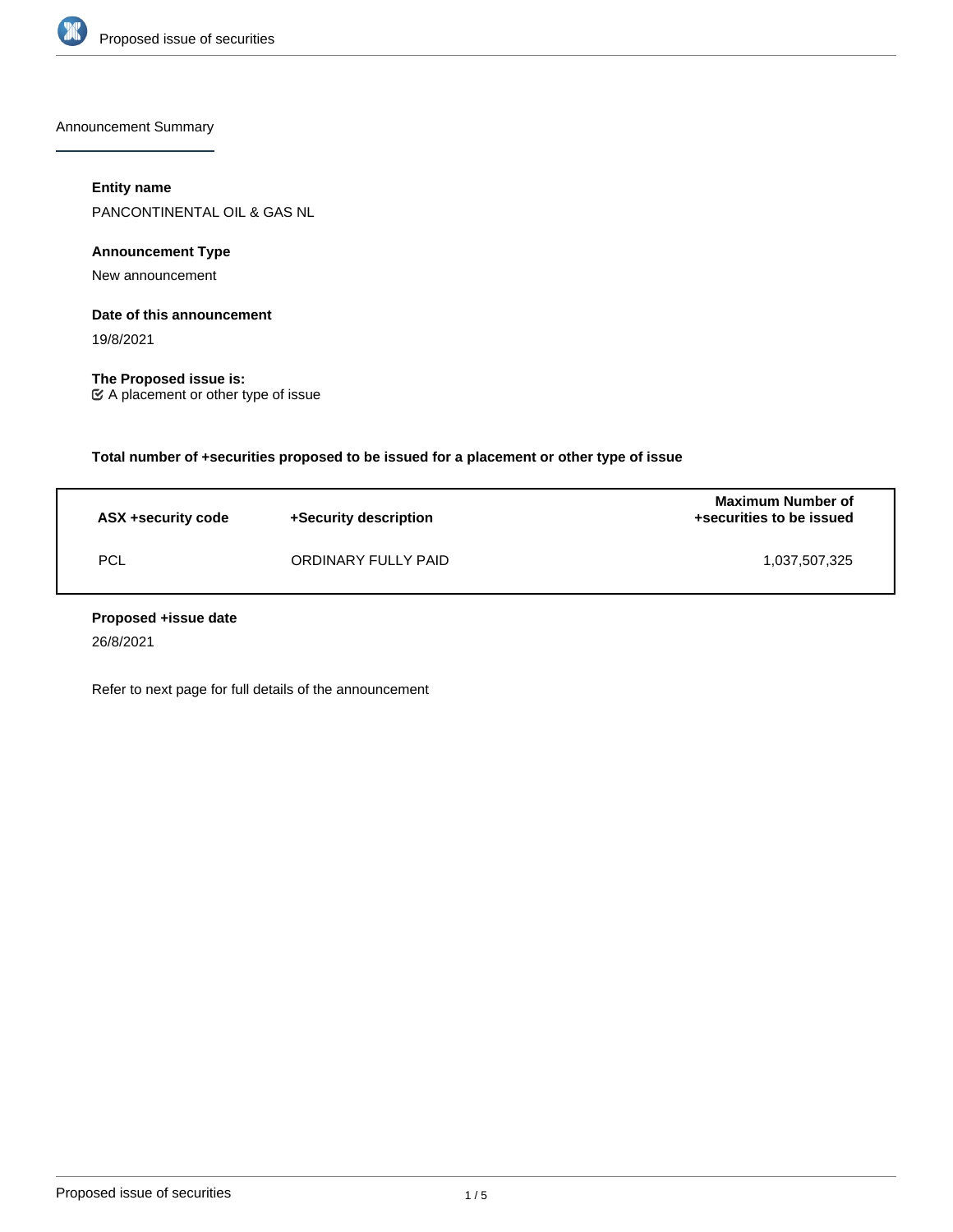

### Part 1 - Entity and announcement details

### **1.1 Name of +Entity**

PANCONTINENTAL OIL & GAS NL

We (the entity named above) give ASX the following information about a proposed issue of +securities and, if ASX agrees to +quote any of the +securities (including any rights) on a +deferred settlement basis, we agree to the matters set out in Appendix 3B of the ASX Listing Rules.

If the +securities are being offered under a +disclosure document or +PDS and are intended to be quoted on ASX, we also apply for quotation of all of the +securities that may be issued under the +disclosure document or +PDS on the terms set out in Appendix 2A of the ASX Listing Rules (on the understanding that once the final number of +securities issued under the +disclosure document or +PDS is known, in accordance with Listing Rule 3.10.3C, we will complete and lodge with ASX an Appendix 2A online form notifying ASX of their issue and applying for their quotation).

**1.2 Registered Number Type**

**Registration Number**

95003029543

**1.3 ASX issuer code**

**PCL** 

ABN

# **1.4 The announcement is**

New announcement

### **1.5 Date of this announcement**

19/8/2021

**1.6 The Proposed issue is:**

 $\mathfrak{C}$  A placement or other type of issue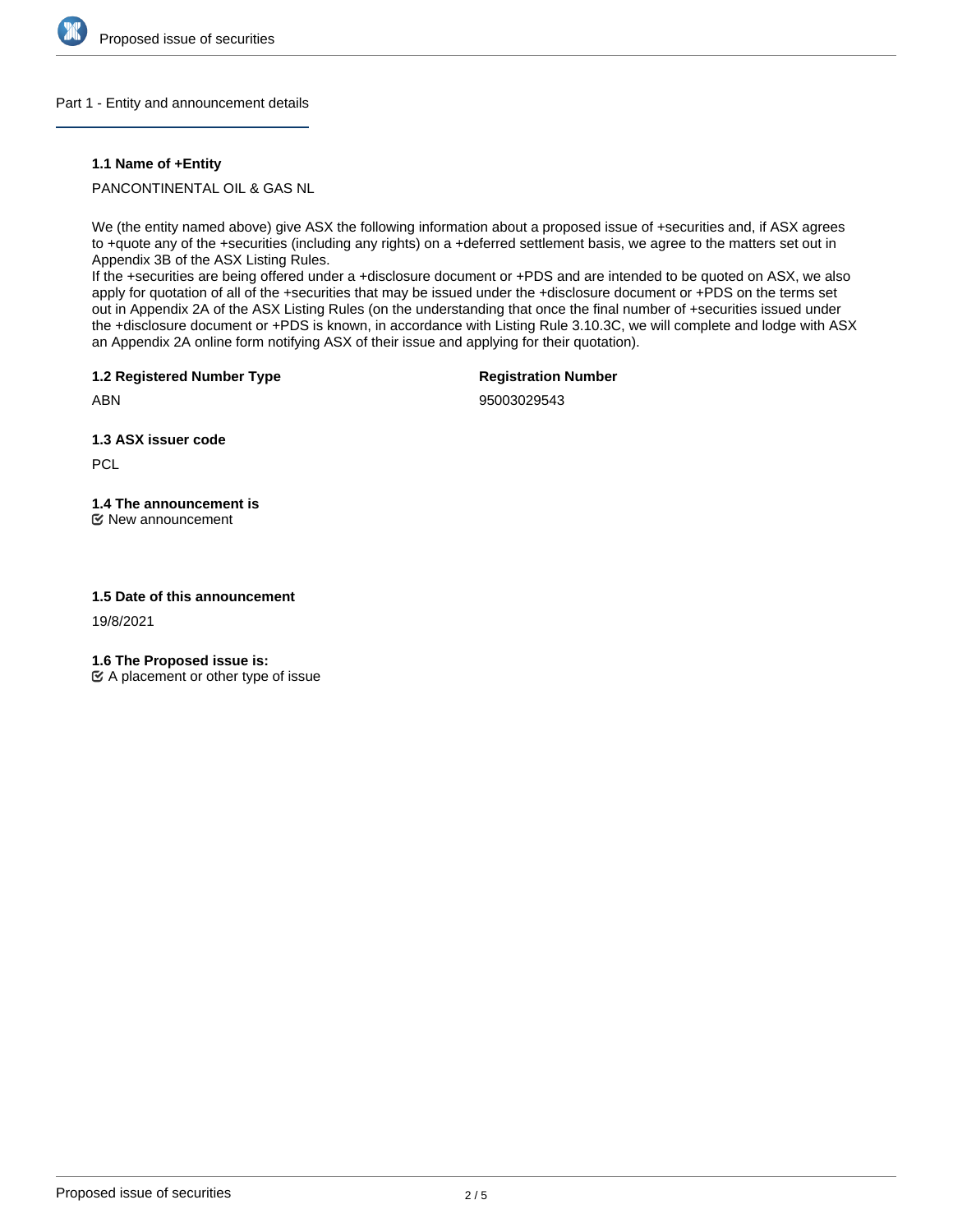

Part 7 - Details of proposed placement or other issue

Part 7A - Conditions

**7A.1 Do any external approvals need to be obtained or other conditions satisfied before the placement or other type of issue can proceed on an unconditional basis?** Yes

7A.1a Conditions

**Approval/Condition** +Security holder approval

30/9/2021

**Date for determination**

**Is the date estimated or actual?** Estimated

**\*\* Approval received/condition met?**

#### **Comments**

Part 7B - Issue details

**Is the proposed security a 'New class' (+securities in a class that is not yet quoted or recorded by ASX) or an 'Existing class' (additional securities in a class that is already quoted or recorded by ASX)?** Existing class

**Will the proposed issue of this +security include an offer of attaching +securities?** No

Details of +securities proposed to be issued

**ASX +security code and description**

PCL : ORDINARY FULLY PAID

#### **Number of +securities proposed to be issued**

1,037,507,325

**Offer price details**

**Are the +securities proposed to be issued being issued for a cash consideration?** Yes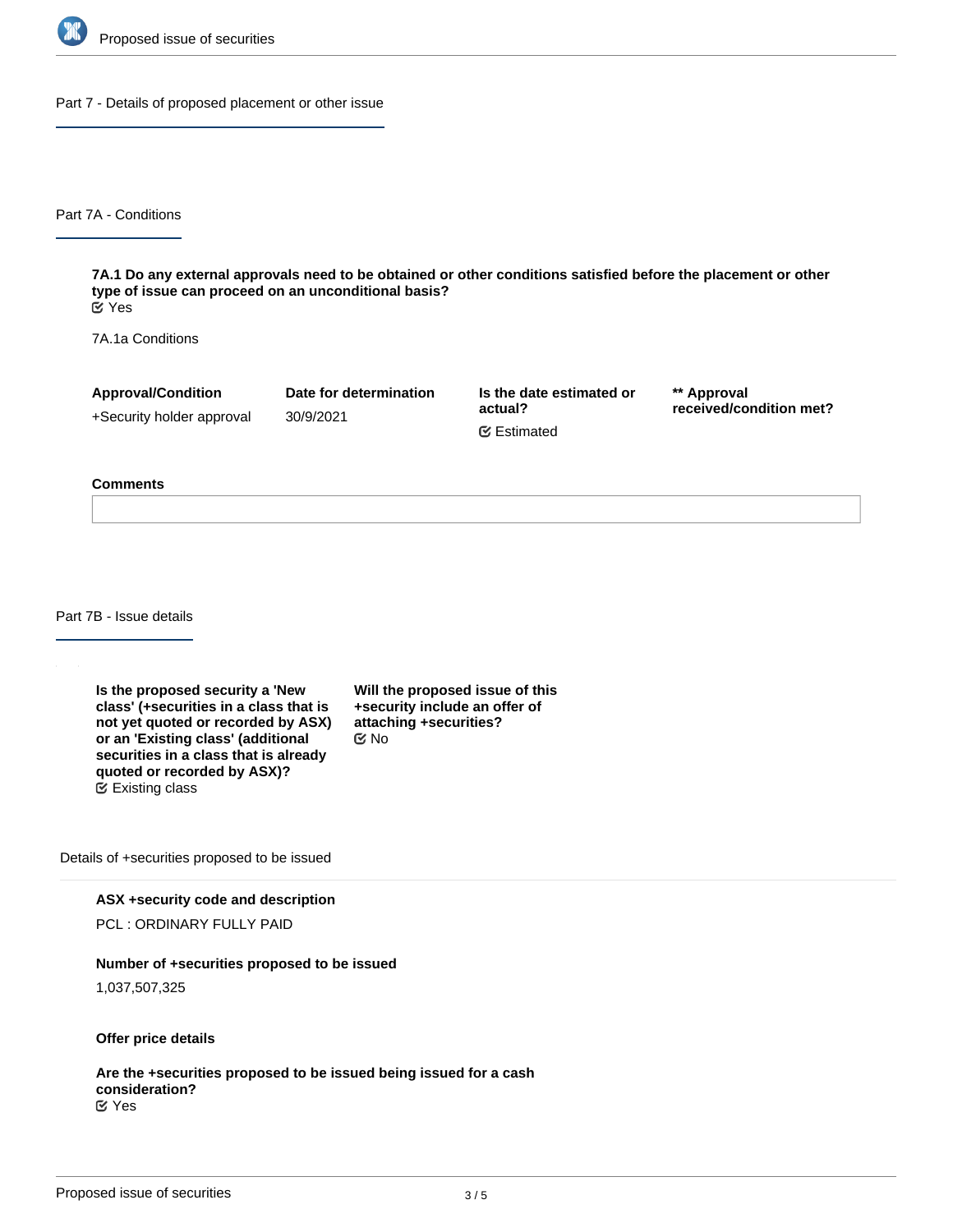

# **In what currency is the cash consideration being paid?**

AUD - Australian Dollar

**What is the issue price per +security?** AUD 0.00100

**Will these +securities rank equally in all respects from their issue date with the existing issued +securities in that class?** Yes

Part 7C - Timetable

**7C.1 Proposed +issue date** 26/8/2021

Part 7D - Listing Rule requirements

**7D.1 Has the entity obtained, or is it obtaining, +security holder approval for the entire issue under listing rule 7.1?** No

**7D.1b Are any of the +securities proposed to be issued without +security holder approval using the entity's 15% placement capacity under listing rule 7.1?** Yes

**7D.1b ( i ) How many +securities are proposed to be issued without security holder approval using the entity's 15% placement capacity under listing rule 7.1?**

917,507,325

**7D.1c Are any of the +securities proposed to be issued without +security holder approval using the entity's additional 10% placement capacity under listing rule 7.1A (if applicable)?** No

**7D.2 Is a party referred to in listing rule 10.11 participating in the proposed issue?** Yes

**7D.3 Will any of the +securities to be issued be +restricted securities for the purposes of the listing rules?** No

**7D.4 Will any of the +securities to be issued be subject to +voluntary escrow?** No